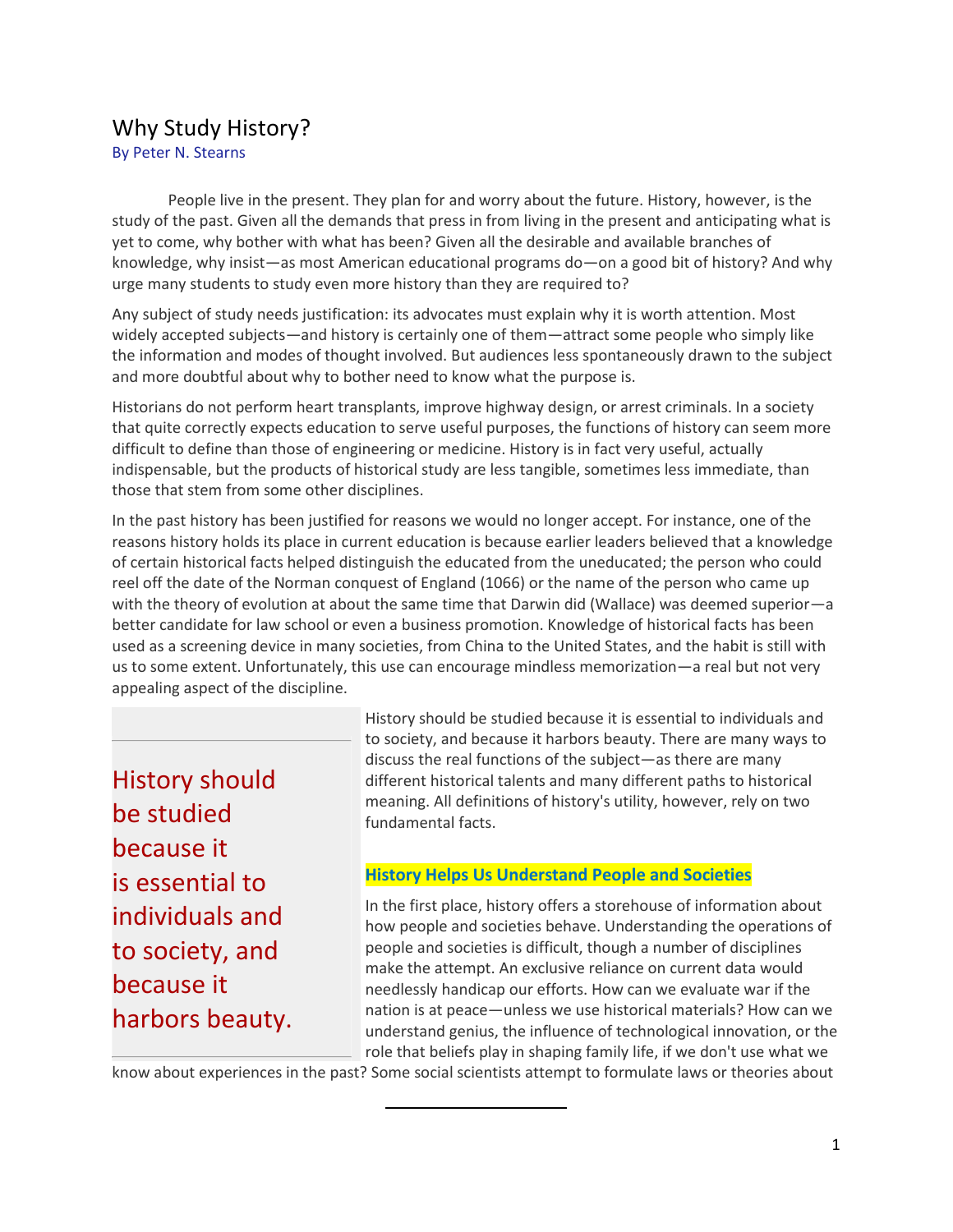human behavior. But even these recourses depend on historical information, except for in limited, often artificial cases in which experiments can be devised to determine how people act. Major aspects of a society's operation, like mass elections, missionary activities, or military alliances, cannot be set up as precise experiments. Consequently, history must serve, however imperfectly, as our laboratory, and data from the past must serve as our most vital evidence in the unavoidable quest to figure out why our complex species behaves as it does in societal settings. This, fundamentally, is why we cannot stay away from history: it offers the only extensive evidential base for the contemplation and analysis of how societies function, and people need to have some sense of how societies function simply to run their own lives.

#### **History Helps Us Understand Change and How the Society We Live in Came to Be**

The second reason history is inescapable as a subject of serious study follows closely on the first. The past causes the present, and so the future. Any time we try to know why something happened whether a shift in political party dominance in the American Congress, a major change in the teenage suicide rate, or a war in the Balkans or the Middle East—we have to look for factors that took shape earlier. Sometimes fairly recent history will suffice to explain a major development, but often we need to look further back to identify the causes of change. Only through studying history can we grasp how things change; only through history can we begin to comprehend the factors that cause change; and only through history can we understand what elements of an institution or a society persist despite change.

The importance of history in explaining and understanding change in human behavior is no mere abstraction. Take an important human phenomenon such as alcoholism. Through biological experiments scientists have identified specific genes that seem to cause a proclivity toward alcohol addiction in some individuals. This is a notable advance. But alcoholism, as a social reality, has a history: rates of alcoholism have risen and fallen, and they have varied from one group to the next. Attitudes and policies about alcoholism have also changed and varied. History is indispensable to understanding why such changes occur. And in many ways historical analysis is a more challenging kind of exploration than genetic experimentation. Historians have in fact greatly contributed in recent decades to our understanding of trends (or patterns of change) in alcoholism and to our grasp of the dimensions of addiction as an evolving social problem.

One of the leading concerns of contemporary American politics is low voter turnout, even for major elections. A historical analysis of changes in voter turnout can help us begin to understand the problem we face today. What were turnouts in the past? When did the decline set in? Once we determine when the trend began, we can try to identify which of the factors present at the time combined to set the trend in motion. Do the same factors sustain the trend still, or are there new ingredients that have contributed to it in more recent decades? A purely contemporary analysis may shed some light on the problem, but a historical assessment is clearly fundamental—and essential for anyone concerned about American political health today.

History, then, provides the only extensive materials available to study the human condition. It also focuses attention on the complex processes of social change, including the factors that are causing change around us today. Here, at base, are the two related reasons many people become enthralled with the examination of the past and why our society requires and encourages the study of history as a major subject in the schools.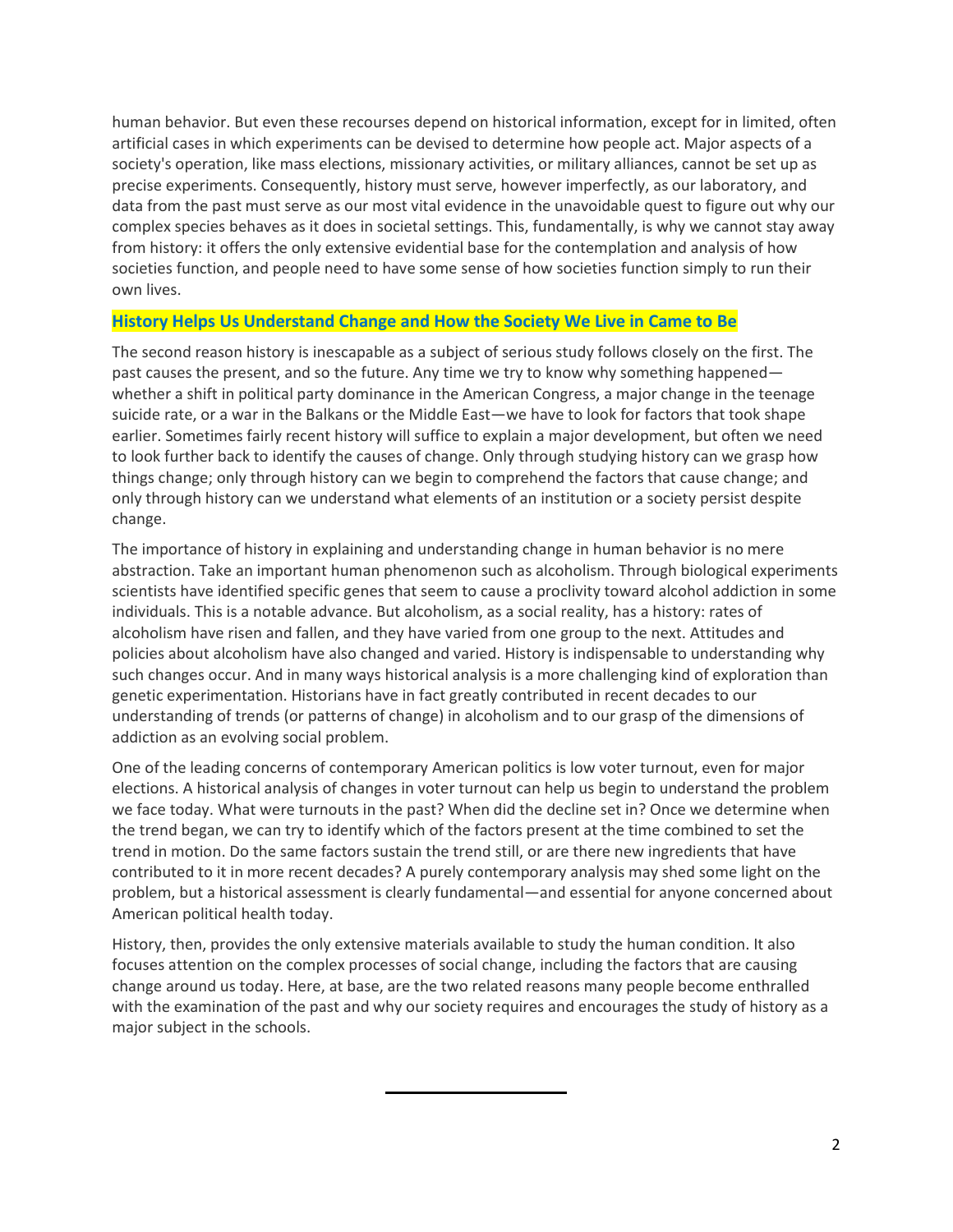# **The Importance of History in Our Own Lives**

These two fundamental reasons for studying history underlie more specific and quite diverse uses of history in our own lives. History well told is beautiful. Many of the historians who most appeal to the general reading public know the importance of dramatic and skillful writing—as well as of accuracy. Biography and military history appeal in part because of the tales they contain. History as art and entertainment serves a real purpose, on aesthetic grounds but also on the level of human understanding. Stories well done are stories that reveal how people and societies have actually functioned, and they prompt thoughts about the human experience in other times and places. The same aesthetic and humanistic goals inspire people to immerse themselves in efforts to reconstruct quite remote pasts, far removed from immediate, present-day utility. Exploring what historians sometimes call the "pastness of the past"—the ways people in distant ages constructed their lives—involves a sense of beauty and excitement, and ultimately another perspective on human life and society.

#### **History Contributes to Moral Understanding**

History also provides a terrain for moral contemplation. Studying the stories of individuals and situations in the past allows a student of history to test his or her own moral sense, to hone it against some of the real complexities individuals have faced in difficult settings. People who have weathered adversity not just in some work of fiction, but in real, historical circumstances can provide inspiration. "History teaching by example" is one phrase that describes this use of a study of the past—a study not only of certifiable heroes, the great men and women of history who successfully worked through moral dilemmas, but also of more ordinary people who provide lessons in courage, diligence, or constructive protest.

#### **History Provides Identity**

History also helps provide identity, and this is unquestionably one of the reasons all modern nations encourage its teaching in some form. Historical data include evidence about how families, groups, institutions and whole countries were formed and about how they have evolved while retaining cohesion. For many Americans, studying the history of one's own family is the most obvious use of history, for it provides facts about genealogy and (at a slightly more complex level) a basis for understanding how the family has interacted with larger historical change. Family identity is established and confirmed. Many institutions, businesses, communities, and social units, such as ethnic groups in the United States, use history for similar identity purposes. Merely defining the group in the present pales against the possibility of forming an identity based on a rich past. And of course nations use identity history as well—and sometimes abuse it. Histories that tell the national story, emphasizing distinctive features of the national experience, are meant to drive home an understanding of national values and a commitment to national loyalty.

#### **Studying History Is Essential for Good Citizenship**

A study of history is essential for good citizenship. This is the most common justification for the place of history in school curricula. Sometimes advocates of citizenship history hope merely to promote national identity and loyalty through a history spiced by vivid stories and lessons in individual success and morality. But the importance of history for citizenship goes beyond this narrow goal and can even challenge it at some points.

History that lays the foundation for genuine citizenship returns, in one sense, to the essential uses of the study of the past. History provides data about the emergence of national institutions, problems, and values—it's the only significant storehouse of such data available. It offers evidence also about how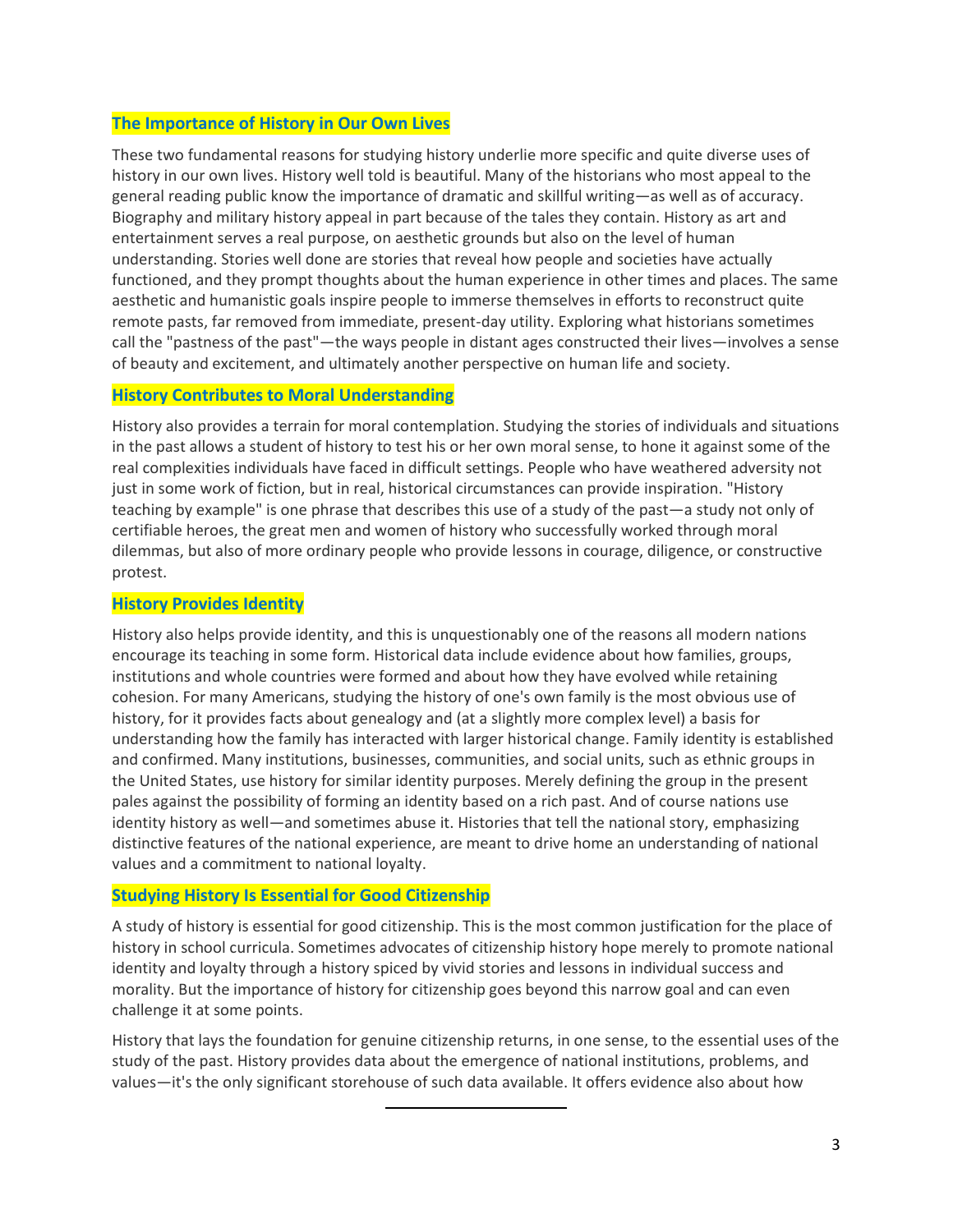nations have interacted with other societies, providing international and comparative perspectives essential for responsible citizenship. Further, studying history helps us understand how recent, current, and prospective changes that affect the lives of citizens are emerging or may emerge and what causes are involved. More important, studying history encourages habits of mind that are vital for responsible public behavior, whether as a national or community leader, an informed voter, a petitioner, or a simple observer.

# **What Skills Does a Student of History Develop?**

What does a well-trained student of history, schooled to work on past materials and on case studies in social change, learn how to do? The list is manageable, but it contains several overlapping categories.

*The Ability to Assess Evidence.* The study of history builds experience in dealing with and assessing various kinds of evidence—the sorts of evidence historians use in shaping the most accurate pictures of the past that they can. Learning how to interpret the statements of past political leaders—one kind of evidence—helps form the capacity to distinguish between the objective and the self-serving among statements made by present-day political leaders. Learning how to combine different kinds of evidence—public statements, private records, numerical data, visual materials—develops the ability to make coherent arguments based on a variety of data. This skill can also be applied to information encountered in everyday life.

*The Ability to Assess Conflicting Interpretations.* Learning history means gaining some skill in sorting through diverse, often conflicting interpretations. Understanding how societies work—the central goal of historical study—is inherently imprecise, and the same certainly holds true for understanding what is going on in the present day. Learning how to identify and evaluate conflicting interpretations is an essential citizenship skill for which history, as an often-contested laboratory of human experience, provides training. This is one area in which the full benefits of historical study sometimes clash with the narrower uses of the past to construct identity. Experience in examining past situations provides a constructively critical sense that can be applied to partisan claims about the glories of national or group identity. The study of history in no sense undermines loyalty or commitment, but it does teach the need for assessing arguments, and it provides opportunities to engage in debate and achieve perspective.

*Experience in Assessing Past Examples of Change.* Experience in assessing past examples of change is vital to understanding change in society today—it's an essential skill in what we are regularly told is our "ever-changing world." Analysis of change means developing some capacity for determining the magnitude and significance of change, for some changes are more fundamental than others. Comparing particular changes to relevant examples from the past helps students of history develop this capacity. The ability to identify the continuities that always accompany even the most dramatic changes also comes from studying history, as does the skill to determine probable causes of change. Learning history helps one figure out, for example, if one main factor—such as a technological innovation or some deliberate new policy—accounts for a change or whether, as is more commonly the case, a number of factors combine to generate the actual change that occurs.

Historical study, in sum, is crucial to the promotion of that elusive creature, the well-informed citizen. It provides basic factual information about the background of our political institutions and about the values and problems that affect our social well-being. It also contributes to our capacity to use evidence, assess interpretations, and analyze change and continuities. No one can ever quite deal with the present as the historian deals with the past—we lack the perspective for this feat; but we can move in this direction by applying historical habits of mind, and we will function as better citizens in the process.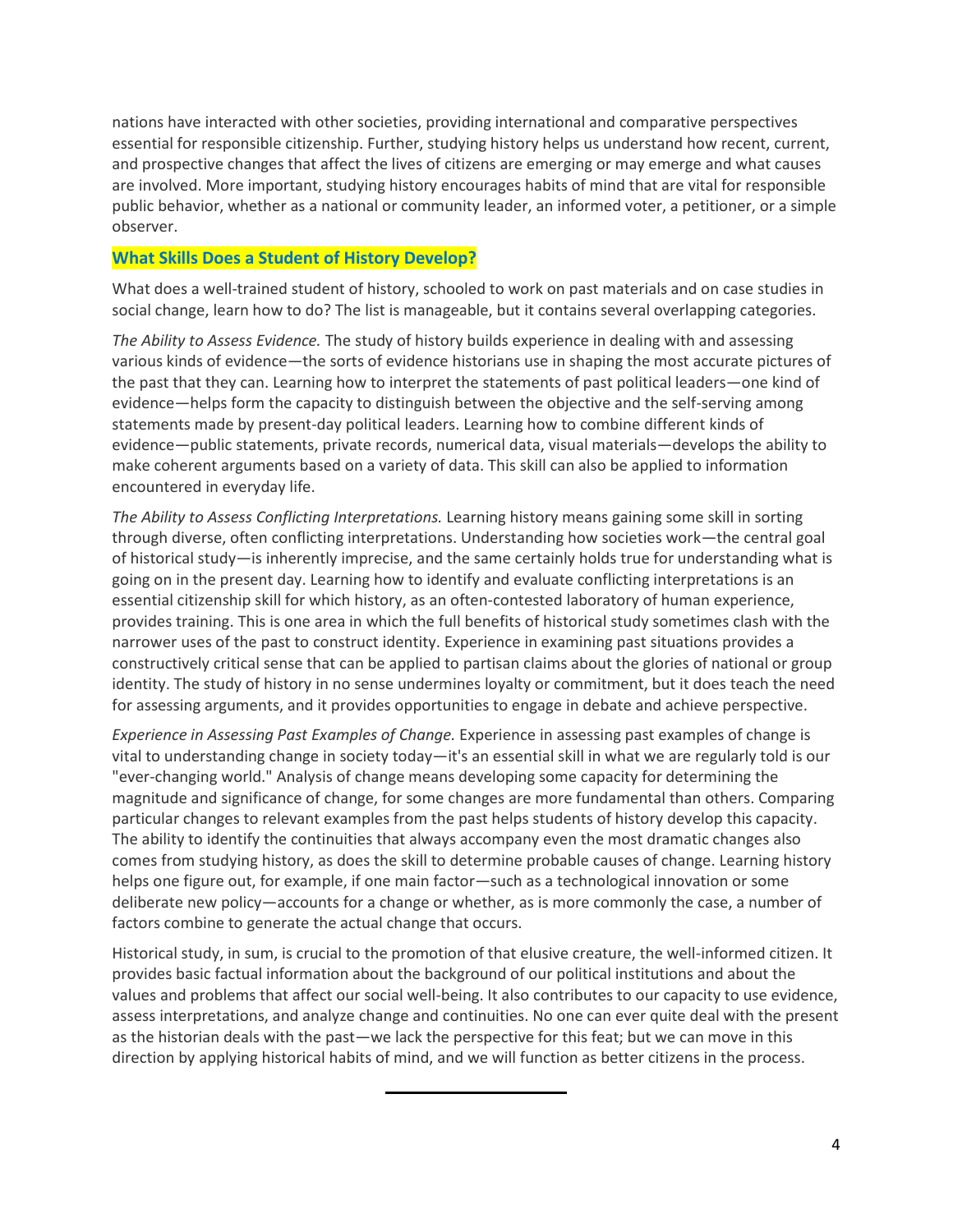# **History Is Useful in the World of Work**

History is useful for work. Its study helps create good businesspeople, professionals, and political leaders. The number of explicit professional jobs for historians is considerable, but most people who study history do not become professional historians. Professional historians teach at various levels, work in museums and media centers, do historical research for businesses or public agencies, or participate in the growing number of historical consultancies. These categories are important—indeed vital—to keep the basic enterprise of history going, but most people who study history use their training for broader professional purposes. Students of history find their experience directly relevant to jobs in a variety of careers as well as to further study in fields like law and public administration. Employers often deliberately seek students with the kinds of capacities historical study promotes. The reasons are not hard to identify: students of history acquire, by studying different phases of the past and different societies in the past, a broad perspective that gives them the range and flexibility required in many work situations. They develop research skills, the ability to find and evaluate sources of information, and the means to identify and evaluate diverse interpretations. Work in history also improves basic writing and speaking skills and is directly relevant to many of the analytical requirements in the public and private sectors, where the capacity to identify, assess, and explain trends is essential. Historical study is unquestionably an asset for a variety of work and professional situations, even though it does not, for most students, lead as directly to a particular job slot, as do some technical fields. But history particularly prepares students for the long haul in their careers, its qualities helping adaptation and advancement beyond entry-level employment. There is no denying that in our society many people who are drawn to historical study worry about relevance. In our changing economy, there is concern about job futures in most fields. Historical training is not, however, an indulgence; it applies directly to many careers and can clearly help us in our working lives.

### **What Kind of History Should We Study?**

The question of why we should study history entails several subsidiary issues about what kind of history should be studied. Historians and the general public alike can generate a lot of heat about what specific history courses should appear in what part of the curriculum. Many of the benefits of history derive from various kinds of history, whether local or national or focused on one culture or the world. Gripping instances of history as storytelling, as moral example, and as analysis come from all sorts of settings. The most intense debates about what history should cover occur in relation to identity history and the attempt to argue that knowledge of certain historical facts marks one as an educated person. Some people feel that in order to become good citizens students must learn to recite the preamble of the American constitution or be able to identify Thomas Edison—though many historians would dissent from an unduly long list of factual obligations. Correspondingly, some feminists, eager to use history as part of their struggle, want to make sure that students know the names of key past leaders such as Susan B. Anthony. The range of possible survey and memorization chores is considerable—one reason that history texts are often quite long.

There is a fundamental tension in teaching and learning history between covering facts and developing historical habits of mind. Because history provides an immediate background to our own life and age, it is highly desirable to learn about forces that arose in the past and continue to affect the modern world. This type of knowledge requires some attention to comprehending the development of national institutions and trends. It also demands some historical understanding of key forces in the wider world. The ongoing tension between Christianity and Islam, for instance, requires some knowledge of patterns that took shape over 12 centuries ago. Indeed, the pressing need to learn about issues of importance